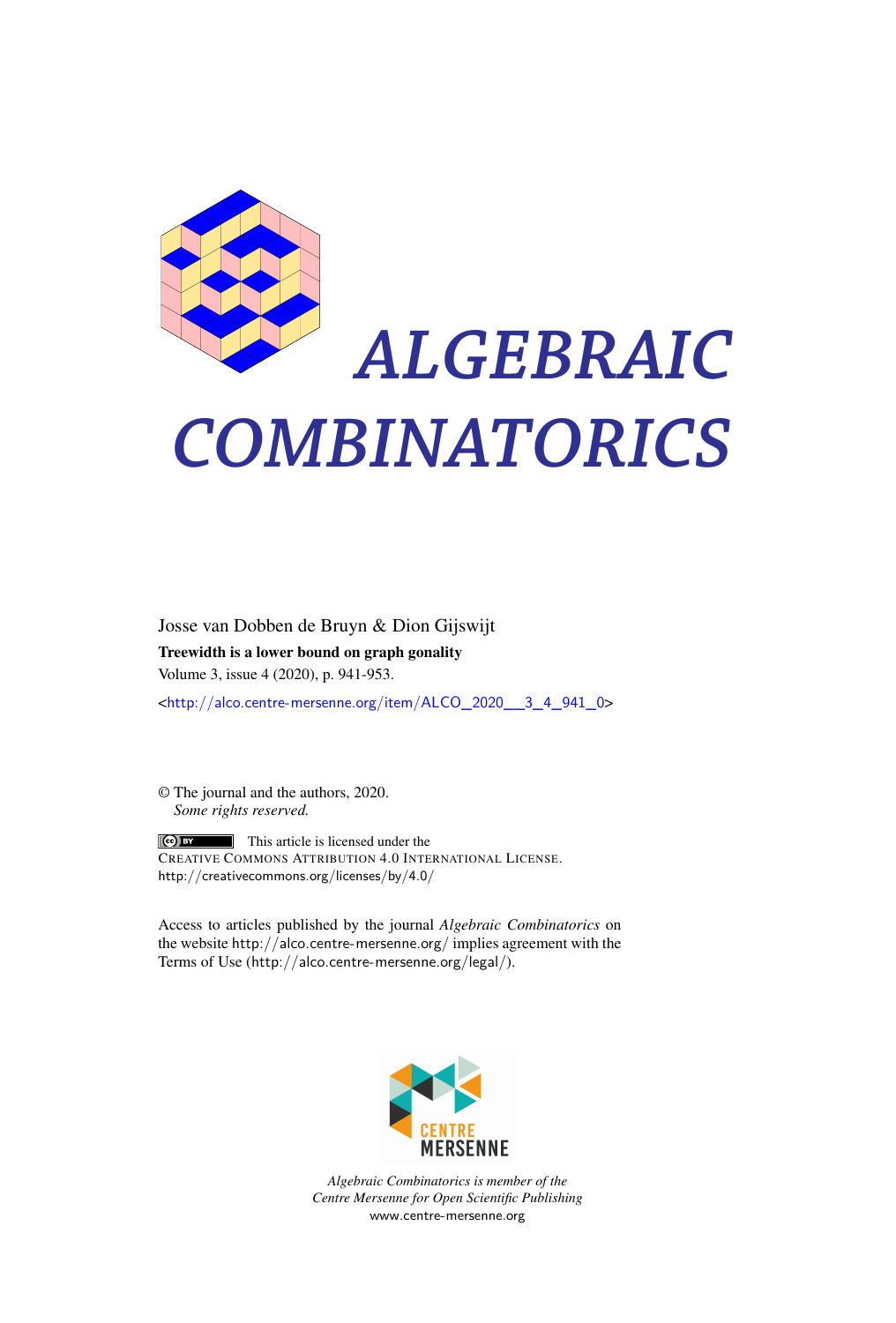

# Treewidth is a lower bound on graph gonality

# Josse van Dobben de Bruyn & Dion Gijswijt

Abstract We prove that the (divisorial) gonality of a finite connected graph is lower bounded by its treewidth. Graphs for which equality holds include the grid graphs and the complete multipartite graphs. We prove that the treewidth lower bound also holds for *metric graphs* (*tropical curves*) by constructing for any positive rank divisor on a metric graph a positive rank divisor of the same degree on a subdivision of the underlying combinatorial graph. Finally, we show that the treewidth lower bound also holds for a related notion of gonality defined by Caporaso and for stable gonality as introduced by Cornelissen et al.

### 1. INTRODUCTION

In [\[2\]](#page-12-0), Baker and Norine developed a theory of divisors on finite graphs analogous to divisor theory for Riemann surfaces. In particular, they stated and proved a graph theoretical analogue of the classical Riemann–Roch theorem. An important parameter of a Riemann surface is its gonality: the minimum degree of a holomorphic map to the Riemann sphere. Alternatively, the gonality can be defined as the minimum degree of a positive rank divisor. This second definition has a direct combinatorial analogue called the *(divisorial) gonality*,  $\text{dgon}(G)$ , of a graph *G*. By Baker's Specialization Lemma, the gonality of a smooth algebraic curve is bounded from below by the gonality of (a subdivision of) the dual graph associated to the curve (see Corollary 3.2 in [\[1\]](#page-12-1)). Hence, lower bounds for graph gonality, such as the treewidth bound proved here, can be used to obtain results for algebraic curves. See [\[1,](#page-12-1) [9,](#page-12-2) [15\]](#page-13-0) for background on the interplay between divisors on graphs, curves and tropical curves.

As observed in [\[2\]](#page-12-0), there is also a close connection between divisor theory on graphs and the *chip-firing game* of Björner-Lovász-Shor [\[5\]](#page-12-3) (see also [\[17\]](#page-13-1) for the connection to the Abelian sandpile model and Biggs' dollar game [\[4\]](#page-12-4)). The graph parameter dgon(*G*) can be described in terms of a chip-firing game as follows (we will give a more formal definition later on). At any stage, we have a chip configuration consisting of a nonnegative number of chips at each vertex of *G*. We can move to a different chip configuration by *firing* a subset  $U \subseteq V(G)$  of vertices: for each edge *uv* with  $u \in U$ and  $v \notin U$  we remove one chip from *u* and add one chip to *v*. Firing a subset *U* is only allowed if every vertex  $u \in U$  has at least as many chips as it has edges to vertices outside *U* (otherwise it would be left with a negative number of chips). A chip configuration is *winning* if for every vertex *v* there is a sequence of allowed moves

*Manuscript received 12th September 2019, revised 11th April 2020, accepted 12th April 2020.* KEYWORDS. Gonality, treewidth, tropical curve, metric graph.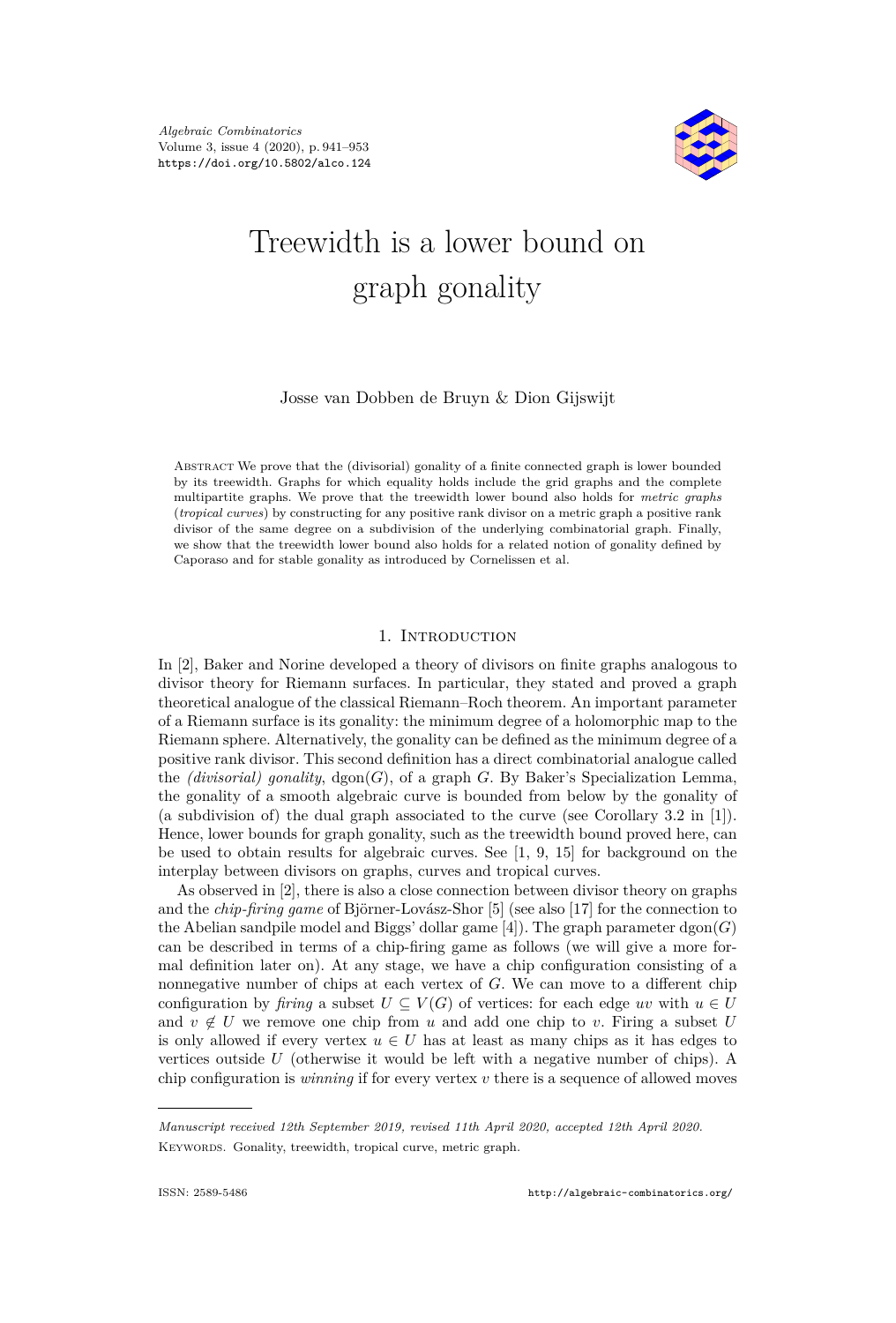that results in a configuration with at least one chip on  $v$ . The gonality dgon( $G$ ) of  $G$ is the smallest number of chips in a winning chip configuration.

Since the gonality of a graph is the sum of the gonalities of the connected components, we will restrict attention to connected graphs. It is well-known that the connected graphs of gonality 1 are precisely the trees. In fact it is easy to see that the gonality is invariant under adding leaves (vertices of degree 1). The graphs of gonality 2 were characterized by Chan [\[7\]](#page-12-5). Their result is stated in the more general context of metric graphs. Specialising to divisorial gonality on graphs, it implies

Theorem (Implied by [\[7,](#page-12-5) Theorem 1.3]). *Let G be a connected graph with no vertices of degree less than* 2. Then  $\text{dgon}(G) = 2$  if and only if there is a graph automor*phism*  $i: G \to G$  *of order* 2 *such that*  $G/i$  *is a tree.* 

No characterisation for graphs of gonality 3 is known. A trivial upper bound is  $\text{dgon}(G) \leqslant |V|$ , which can be strengthened to  $\text{dgon}(G) \leqslant |V| - \alpha(G)$  for simple graphs, where  $\alpha(G)$  denotes the stability number of *G*. An upper bound dgon(*G*)  $\leq$ |*E*|−|*V* |+4  $\frac{|\mathcal{V}|+4}{2}$ , matching the classical Brill–Noether bound, was conjectured by Baker [\[1,](#page-12-1) Conjecture 3.10].

In this paper we prove a lower bound for the gonality. Our main result is the following theorem that was conjectured in [\[11\]](#page-12-6).

THEOREM 1.1. Let *G* be a connected graph with treewidth  $tw(G)$  and gonality  $dgon(G)$ . *Then*  $\text{tw}(G) \leq \text{dgon}(G)$ *.* 

Section 2 is devoted to preliminaries, including basic notation and terminology related to graphs, divisors and treewidth. In Section 3, we state and prove the main theorem. In Section 4, we consider some families of graphs for which treewidth equals gonality. These include: trees, grids, and complete multipartite graphs. In Section 5, we briefly review divisor theory for *metric* graphs. We show that the gonality of a metric graph is lower bounded by the gonality of a subdivision of the underlying graph. Hence, the treewidth is also a lower bound for metric graphs (tropical curves). In Section 6, we discuss some related notions of gonality defined in terms of harmonic morphisms, and show that there the treewidth is also a lower bound.

#### 2. Preliminaries

The graphs in this paper will be finite and undirected (unless stated otherwise). We allow our graphs to have multiple (parallel) edges, but no loops. We will almost exclusively consider *connected* graphs. For a graph  $G$ , we denote by  $V(G)$  and  $E(G)$ the set of vertices and edges of *G*, respectively. By an edge *uv*, we mean an edge with ends *u* and *v*. For (not necessarily disjoint) subsets  $U, W \subseteq V(G)$ , we denote by  $E(U, W)$  the set of edges with an end in *U* and an end in *W*. For vertices *u* and *v*, we use the abbreviations  $E(u, v) := E({u}, \{v\})$  and  $E(u) := E({u}, V \setminus {u})$ . The degree of a vertex *v* equals the number of edges with *v* as an endpoint and is denoted by  $d_G(v) := |E(v)|$ . For a subset  $U \subseteq V(G)$ , we denote by  $G[U] := (U, E(U, U))$  the subgraph of *G induced by*  $U$ . That is,  $G[U]$  is the graph with vertex set  $U$  and edge set consisting of the edges of *G* with both ends in *U*.

Let  $G = (V, E)$  be a *connected* graph. We can make G into an *oriented* graph by, for every edge *e*, assigning one end to be the *head* of *e* and the other end to be the *tail* of *e*. We view the edge *e* as oriented from its tail to its head. For a cycle *C* in *G*, we then denote by  $\chi_C \in \mathbb{R}^E$  the signed incidence vector defined by

(1) 
$$
\chi_C(e) = \begin{cases} 1 & \text{if } e \text{ is traversed in forward direction by } C, \\ -1 & \text{if } e \text{ is traversed in backward direction by } C, \\ 0 & \text{otherwise.} \end{cases}
$$

*Algebraic Combinatorics*, Vol. 3 #4 (2020) 942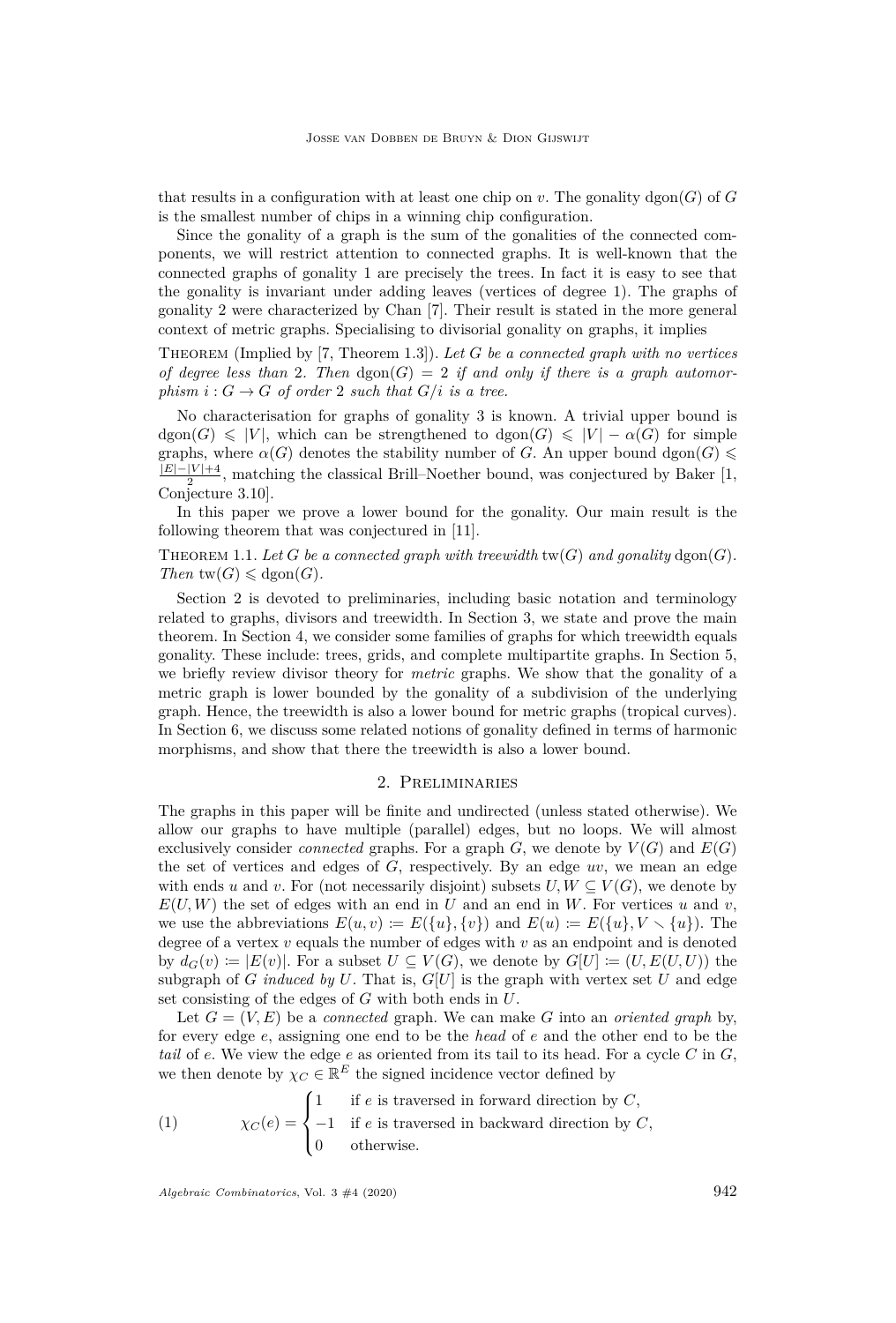Similarly, we write  $\chi_P$  for the signed incidence vector of a path  $P$ .

The *incidence matrix*  $M = M(G) \in \mathbb{R}^{V \times E}$  of *G* is defined by, for every  $v \in V$ and  $e \in E$ , setting

(2) 
$$
M_{v,e} \coloneqq \begin{cases} 1 & \text{if } v \text{ is the head of } e, \\ -1 & \text{if } v \text{ is the tail of } e, \\ 0 & \text{otherwise.} \end{cases}
$$

The matrix  $Q = Q(G) = MM^{\mathsf{T}}$  is the *Laplacian* of *G* and it is independent of the chosen orientation. Indeed, for any two vertices *u* and *v*,  $Q_{vv}$  equals the degree of vertex *v* and  $Q_{uv}$  equals  $-|E(u, v)|$ . The *cut lattice* of *G* is the set  $\mathbb{Z}^E \cap \text{Col}(M^{\mathsf{T}})$  of integral vectors in the column space of the transpose of *M*.

The following two lemmas are well-known, and can be found in many books on algebraic graph theory (for example [\[13\]](#page-12-7)). For the benefit of the reader, we will give the short proofs.

<span id="page-3-4"></span><span id="page-3-1"></span>LEMMA 2.1. Let  $f \in \mathbb{Z}^E$ . Then the following are equivalent:

- (i)  $f$  *is in the cut lattice of G*,
- <span id="page-3-2"></span>(ii)  $f^{\mathsf{T}}\chi_C = 0$  *for every cycle C in G*,
- <span id="page-3-0"></span>(iii)  $f = M^{\mathsf{T}}x$  *for some*  $x \in \mathbb{Z}^V$ .

*Proof.* The implication from [\(iii\)](#page-3-0) to [\(i\)](#page-3-1) is trivial. The implication from (i) to [\(ii\)](#page-3-2) follows since  $M\chi_C = 0$  for every cycle *C*. For the implication from [\(ii\)](#page-3-2) to [\(iii\),](#page-3-0) let  $f \in \mathbb{Z}^E$  satisfy the condition in [\(ii\).](#page-3-2) Let *T* be a spanning tree in *G* with root *r*, and define  $x \in \mathbb{Z}^V$  by  $x(v) \coloneqq f^{\mathsf{T}} \chi_{P_v}$ , where  $P_v$  is the path in *T* from *r* to *v*. Now for every edge  $e = uv$  oriented from *u* to *v*, we have  $x(v) - x(u) = f(e)$ . Hence,  $f = M^{\mathsf{T}}x$ .  $\Box$ 

<span id="page-3-3"></span>Lemma 2.2. *The null space of Q is spanned by the all-one vector* **1***.*

*Proof.* Since the row sums of *Q* equal zero, it is clear that  $Q\mathbf{1} = 0$ . Conversely, let *x* be in the null space of *Q* and suppose, for contradiction, that *x* is not a multiple of **1**. Since *G* is connected, we may choose  $v \in V$  for which  $x(v)$  is maximal and such that *v* has a neighbour *u* with  $x(u) < x(v)$ . From  $Qx = 0$  it follows that  $d_G(v)x(v) = \sum_{w \in V \setminus \{v\}} |E(v, w)| \cdot x(w)$ . On the other hand,

$$
\sum_{w \in V \smallsetminus \{v\}} |E(v, w)| \cdot x(w) < \sum_{w \in V \smallsetminus \{v\}} |E(v, w)| \cdot x(v) = d_G(v)x(v)
$$

by our choice of *v*. This is a contradiction.

2.1. DIVISORS ON GRAPHS. We will largely adopt notation from [\[2\]](#page-12-0). Let  $G = (V, E)$ be a connected graph. A vector  $D \in \mathbb{Z}^V$  is called a *divisor* on *G*. The set  $Div(G) := \mathbb{Z}^V$ denotes the set of all divisors on *G*. For a divisor  $D \in Div(G)$  we call  $deg(D) :=$  $\sum_{v \in V} D(v)$  the *degree* of *D*. A divisor *D* is said to be *effective* if it is nonnegative, that is,  $D(v) \geq 0$  for all  $v \in V$ . We denote by  $Div_+(G)$  the set of effective divisors on *G* and by  $Div^k_+(G)$  the set of effective divisors of degree k. We denote by  $supp(D) \coloneqq$  ${v \in V \mid D(v) \neq 0}$  the *support* of *D*.

We call two divisors *D* and *D'* equivalent and write  $D \sim D'$  if there is an integer vector  $x \in \mathbb{Z}^V$  such that  $D - D' = Q(G)x$ . Clearly, this is indeed an equivalence relation. Observe that equivalent divisors have equal degree as  $Q(G)$  has column sums equal to zero.

We will often consider the situation where *x* is the incidence vector of a subset *U* of *V*, that is,  $D' = D - Q(G) \mathbf{1}_U$ . Observe that in this case

(3) 
$$
D'(v) = \begin{cases} D(v) - |E(\{v\}, V \setminus U)| & \text{if } v \in U, \\ D(v) + |E(\{v\}, U)| & \text{if } v \in V \setminus U. \end{cases}
$$

*Algebraic Combinatorics*, Vol. 3 #4 (2020) 943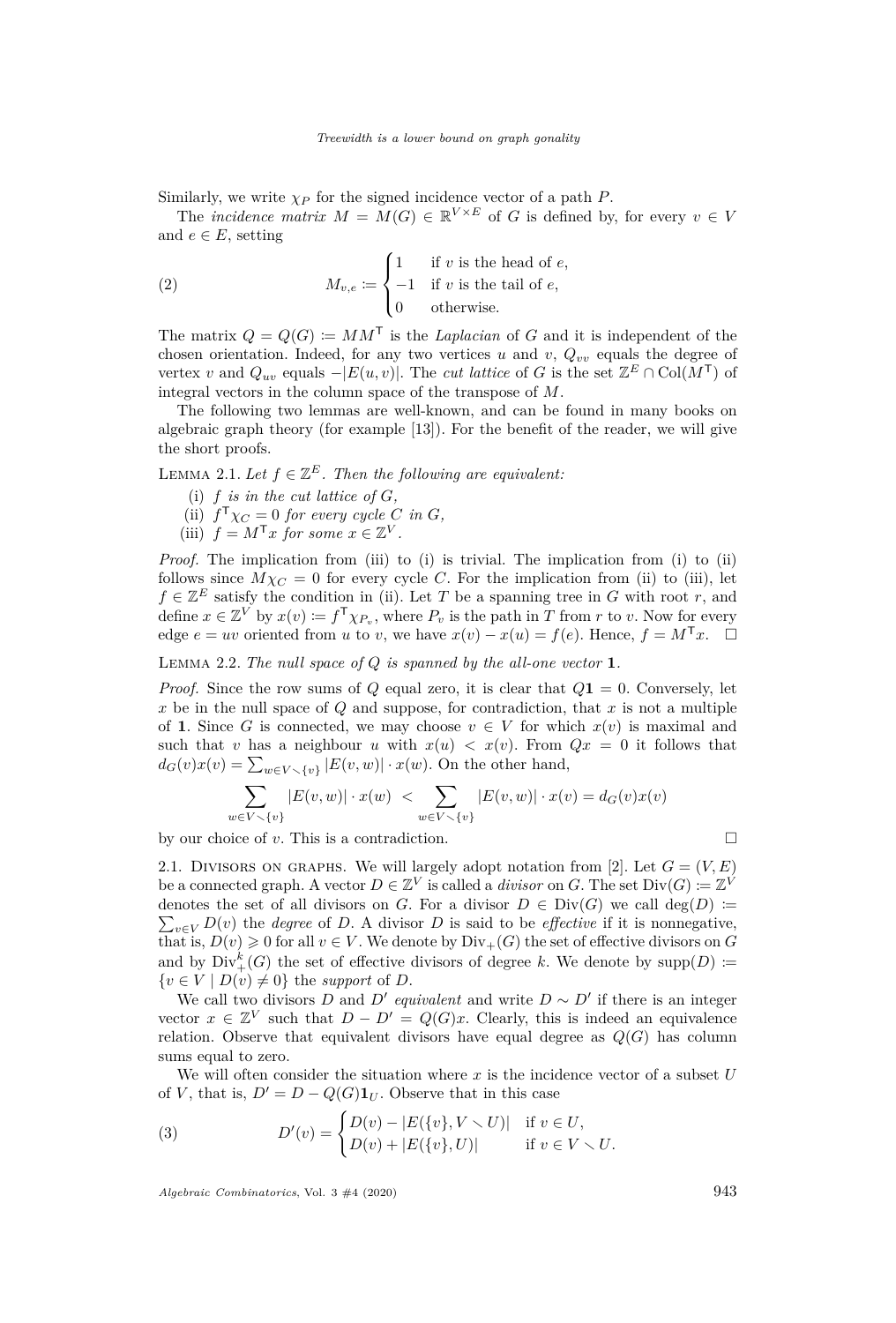In particular,  $D'(v) \le D(v)$  if  $v \in U$  and  $D'(v) \ge D(v)$  if  $v \in V \setminus U$ . In terms of chip firing, we move one chip along each edge in the cut  $E(U, V \setminus U)$ . The following lemma shows that for equivalent effective divisors  $D$  and  $D'$ , we can obtain  $D'$  from  $D$  by a sequence of steps of this form such that each intermediate divisor is effective as well.

<span id="page-4-0"></span>LEMMA 2.3. Let  $D_0$  and  $D$  be equivalent effective divisors satisfying  $D \neq D_0$ . There is *a chain of sets*  $\emptyset \subsetneq U_1 \subseteq U_2 \subseteq \cdots \subseteq U_k \subsetneq V$  *such that*  $D_t := D - Q(G)(\sum_{i=1}^t \mathbf{1}_{U_i})$  *is effective for every*  $\overline{t} = 1, \ldots, k$  *and such that*  $D_k = D$ *. Moreover, this chain is unique.* 

*Proof.* Since  $D_0 \sim D$ , there exists an  $x \in \mathbb{Z}^V$  such that  $D_0 - Q(G)x = D$ . By Lemma [2.2,](#page-3-3) *x* is unique up to integral multiples of **1**. Hence, there is a unique such *x* with the additional property that  $x \ge 0$  and  $\text{supp}(x) \ne V$ . Let  $k := \max\{x(v) | v \in V\}$ and define  $U_i := \{v \in V \mid x(v) \geq k - i + 1\}$  for  $i = 1, \ldots, k$ . We have  $\emptyset \subsetneq U_1 \subseteq U_2 \subseteq$  $\cdots \subseteq U_k \subsetneq V$  as required. Also,  $\sum_{i=1}^k \mathbf{1}_{U_i} = x$  and hence  $D_k = D_0 - Q(G)x = D$ .

Consider any  $t \in \{1, \ldots, k-1\}$ . To show effectiveness of  $D_t$ , consider any  $v \in V$ . If  $v \notin U_t$ , then  $D_0(v) \leq D_1(v) \leq \cdots \leq D_t(v)$ , hence  $D_t(v) \geq 0$ . If  $v \in U_t$ , then  $D_t(v) \geq D_{t+1}(v) \geq \cdots \geq D_k(v)$ , hence  $D_t(v) \geq 0$ .

Uniqueness follows directly from the uniqueness of an  $x \in \mathbb{Z}^V$  for which  $x \geq 0$ ,  $supp(x) \neq V$  and  $D_0 - Q(G)x = D$ , in combination with the uniqueness of the decomposition  $x = \sum_{i=1}^{k} \mathbf{1}_{U_i}$  as a sum of characteristic vectors of a chain  $\varnothing \subsetneq U_1 \subseteq$  $U_2 \subseteq \cdots \subseteq U_k \subsetneq V$ .

The *rank* of a divisor *D* is defined as

(4)  $rank(D) \coloneqq max\{k \mid D - D' \text{ is equivalent to an effective divisor}\}$ 

for every  $D' \in Div_{+}^{k}$ .

Observe that equivalent divisors have equal rank and that  $rank(D) \leq deg(D)$ . Following Baker [\[1\]](#page-12-1), we define the *gonality* of *G* by

(5)  $\text{dgon}(G) := \min\{k \mid \text{there is a divisor of degree } k \text{ on } G \text{ with positive rank}\}.$ 

An effective divisor *D* is called *v*-reduced if for any nonempty subset  $U \subseteq V \setminus \{v\}$ the divisor  $D - Q(G)\mathbf{1}_U$  is not effective<sup>(1)</sup>. In other words, for every nonempty  $U \subseteq$  $V \setminus \{v\}$  there is a  $u \in U$  with  $D(u) < |E(\{u\}, V \setminus U)|$ .

LEMMA 2.4 ([\[2,](#page-12-0) Proposition 3.1]). Let  $v \in V$  and let D be an effective divisor on G. *Then there is a unique v-reduced divisor equivalent to D.*

*Proof.* For any divisor  $D' \sim D$ , there is a unique  $x_{D'} \in \{x \in \mathbb{Z}^V \mid x(v) = 0\}$  such that  $D' = D - Q(G)x_{D'}$  by Lemma [2.2.](#page-3-3) Let

(6)  $S \coloneqq \{x_{D'} \mid D' \text{ is effective and equivalent to } D\}.$ 

The set *S* is finite since the number of effective divisors equivalent to *D* is finite.  $\sum_{u \in V} x_{D'}(u)$ . Then *D'* is *v*-reduced because for any nonempty  $U \subseteq V \setminus \{v\}$ , the The set *S* is nonempty as it contains the zero vector. Choose  $x_{D'} \in S$  maximizing vector  $x_{D'} + \mathbf{1}_U$  is not in *S* by the choice of  $x_{D'}$ .

To show uniqueness, let  $D$  and  $D'$  be two different, but equivalent effective divisors. It suffices to show that  $D$  and  $D'$  are not both  $v$ -reduced. By Lemma [2.3](#page-4-0) there are sets  $\emptyset \subsetneq U_1 \subseteq \cdots \subseteq U_k \subsetneq V$  such that  $D - Q(G)\mathbf{1}_{U_1}$  and  $D' + Q(G)\mathbf{1}_{U_k} =$  $D' - Q(G) \mathbf{1}_{V \setminus U_k}$  are effective. If  $v \notin U_1$ , then *D* is not *v*-reduced. If  $v \in U_1$ , then  $v \notin V \setminus U_k \subseteq V \setminus U_1$  and hence *D'* is not *v*-reduced.

<sup>&</sup>lt;sup>(1)</sup>The definition of *v*-reduced divisor can be extended to all divisors by allowing  $D(v)$  to be negative for a *v*-reduced divisor *D* as is done in [\[2\]](#page-12-0). However, in this paper we will mostly deal with effective divisors.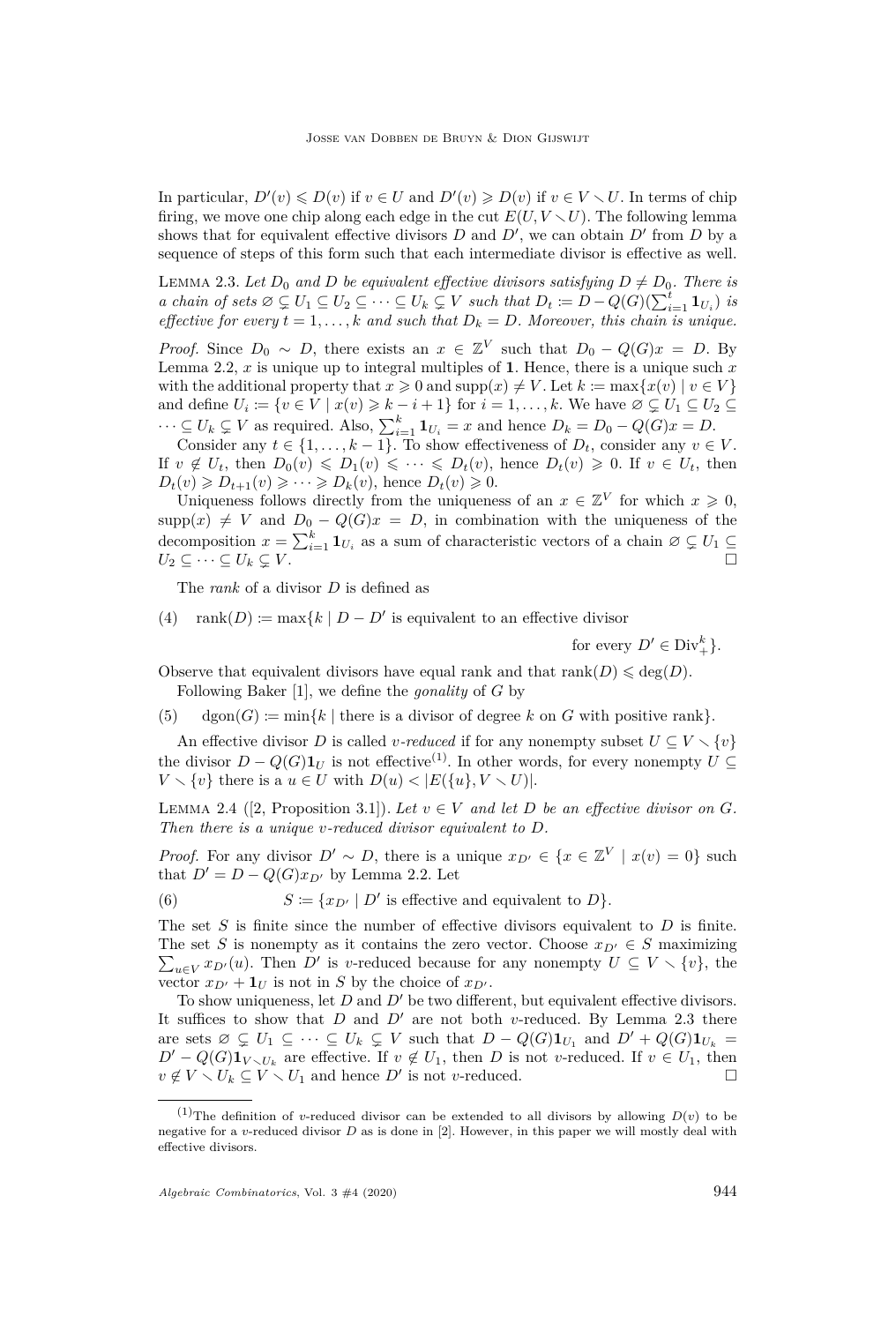REMARK 2.5. Observe that if *D* is a *v*-reduced divisor, then  $D(v) \ge D'(v)$  for any effective divisor  $D' \sim D$ . Indeed, by Lemma [2.3](#page-4-0) we obtain  $D'$  from  $D$  by firing on a chain of sets  $U_1 \subseteq \cdots \subseteq U_t$  and, since D is *v*-reduced, we have  $v \in U_1$ . We conclude that if *D* is a *v* reduced divisor of positive rank, we have  $D(v) \geq 1$ .

We say that an effective divisor *D* covers  $v \in V$  if there is an effective divisor *D'* equivalent to *D* with  $v \in \text{supp}(D')$ . We call a nonempty subset  $S \subseteq V$  a *strong separator* if for each component *C* of  $G[V \setminus S]$  we have that *C* is a tree and  $|E({s}, V(C))| \leq 1$  for every  $s \in S$ . The following lemma is similar to a theorem of Luo [\[16\]](#page-13-2) on rank determining sets in the context of metric graphs.

Lemma 2.6. *Let S be a strong separator of G and let D be an effective divisor covering*  $every \ s \in S.$  Then *D* has positive rank.

*Proof.* Since any superset of a strong separator is again a strong separator, we may assume that

<span id="page-5-0"></span>(7) 
$$
S = \{ s \in V \mid s \text{ is covered by } D \}.
$$

We have to show that  $S = V$ .

Suppose not. Let *C* be a component of  $G[V \setminus S]$  and let  $S' := \{s \in S : S \subset S\}$  $|E({s}, V(C))| = 1$ . Since *G* is connected, *S'* is not empty, so we may take  $s \in S'$ and assume that *D* is *s*-reduced. If  $S' \subseteq \text{supp}(D)$ , then  $D + Q(G) \mathbf{1}_{V(C)}$  is effective and has support on at least one vertex in  $V(C) \subseteq V \setminus S$ , but this contradicts [\(7\)](#page-5-0). Therefore,  $S' \nsubseteq \text{supp}(D)$ .

Choose  $t \in S' \setminus {\rm supp}(D)$ . By [\(7\)](#page-5-0), *t* is covered by *D*. However, *t* is not in the support of *D*, so in particular *D* is not *t*-reduced. Let *a* and *b* be the unique neighbours of *s* and *t* in  $V(C)$ , respectively, and let  $P = (s, a, \ldots, b, t)$  be the path from *s* to *t* with its interior points in  $V(C)$ . Since *D* is *s*-reduced, but not *t*-reduced, there is a set  $U \subseteq V$ with  $s \in U$ ,  $t \notin U$  such that  $D' \coloneqq D - Q(G) \mathbf{1}_U$  is effective. The cut  $E(U, V \setminus U)$  must intersect some edge  $e = uv$  of the path *P*, and we find that  $D(u) \geq 1$  and  $D'(v) \geq 1$ . This contradicts [\(7\)](#page-5-0), since at least one of *u* and *v* is in  $V(C) \subseteq V \setminus S$ .

<span id="page-5-1"></span>Corollary 2.7. *If H is a subdivision of G and D is a divisor on H that covers all*  $v \in V(G)$ *, then D has positive rank.* 

Corollary [2.7](#page-5-1) can be seen as a discrete analogue of [\[16,](#page-13-2) Theorem 1.6]<sup>(2)</sup>.

2.2. Treewidth. The notion of *treewidth* was first introduced by Halin [\[14\]](#page-12-8) and later rediscovered by Robertson and Seymour [\[18\]](#page-13-3) as part of their graph minor theory. There are several equivalent definitions of treewidth. We will follow Diestel [\[10\]](#page-12-9), and define treewidth in terms of tree-decompositions.

Let  $G = (V, E)$  be a graph (we allow multiple edges and loops). Let  $(X_i)_{i \in I}$  be a family of vertex sets  $X_i \subseteq V$  indexed by the nodes of a tree  $T = (I, F)$ . The pair  $(T,(X_i)_{i\in I})$  is a *tree decomposition* of *G* if it satisfies the following conditions:

- $(i)$   $\bigcup_{i \in I} X_i = V;$
- (ii) for every edge  $e = vw \in E$  there is an  $i \in I$  with  $v, w \in X_i$ ;
- (iii) if  $i, j, k \in I$  and node *j* is on the path in *T* between nodes *i* and *k*, then  $X_i \cap X_k \subseteq X_j$ .

The *width* of the tree decomposition is  $\max_{i \in I} |X_i| - 1$ . The *treewidth* of a *G* is the minimum width of a tree decomposition of *G*.

 $(2)$ In the preprint of [\[16\]](#page-13-2) (cf. [arXiv:0906.2807v2\)](https://arxiv.org/abs/0906.2807v2), this is Theorem 1.5 (instead of 1.6).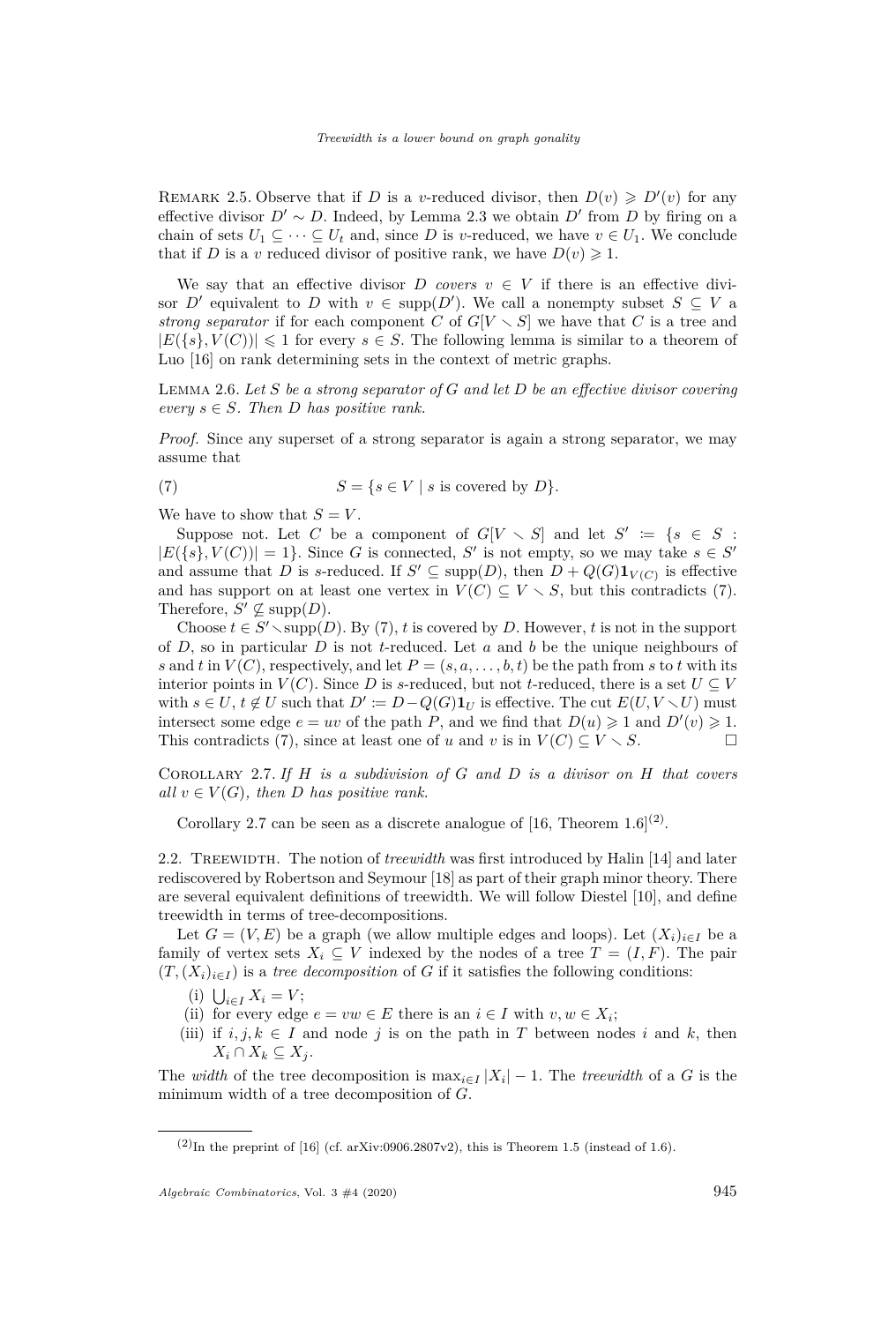In order to use treewidth as a lower bound, we will use a characterisation of treewidth by Seymour and Thomas [\[19\]](#page-13-4) in terms of "brambles".<sup>(3)</sup> Let  $G = (V, E)$ be a graph, and let  $2^V$  denote the power set of V. A set  $\mathcal{B} \subseteq 2^V \setminus \{\emptyset\}$  is called a *bramble* if for any  $B, B' \in \mathcal{B}$  the induced subgraph  $G[B \cup B']$  is connected. In particular, *G*[*B*] is connected for every  $B \in \mathcal{B}$ . For any  $B, B' \in \mathcal{B}$ , either  $B \cap B' \neq \emptyset$ , or  $B \cap B' = \emptyset$  and there is an edge in  $E(B, B')$ . In the latter case, we say that *B* and *B' touch*. A set  $S \subseteq V$  is called a *hitting set* for B if it has nonempty intersection with every member of B. The *order* of B, denoted  $||B||$ , is the minimum size of a hitting set for  $\beta$ . That is:

(8) 
$$
||\mathcal{B}|| := \min\{|S| : S \subseteq V, S \cap B \neq \emptyset \text{ for all } B \in \mathcal{B}\}.
$$

The following theorem by Seymour and Thomas [\[19\]](#page-13-4) gives a min-max characterisation of treewidth.

THEOREM 2.8 (treewidth duality, [\[19,](#page-13-4) Theorem 1.4]). Let  $k \geqslant 0$  be an integer. A graph *G* has treewidth at least  $k$  *if and only if it has a bramble of order at least*  $k + 1$ .

REMARK 2.9. We note that the treewidth of a graph is equal to the treewidth of the underlying simple graph, as can be seen directly from the definition. It is wellknown that treewidth is monotone under taking minors (see for example [\[10\]](#page-12-9)). That is, removing or contracting edges can only decrease treewidth. In particular, if *H* is a subdivision of *G*, then  $tw(G) \leqslant tw(H)$ .

We refer the interested reader to Chapter 12 in [\[10\]](#page-12-9) for an excellent exposition of treewidth and its role in the graph minor theory.

## 3. Proof of the main theorem

In this section we prove our main theorem.

<span id="page-6-0"></span>THEOREM 3.1. Let  $G = (V, E)$  be a connected graph. Then  $\text{dgon}(G) \geq \text{tw}(G)$ .

We start by stating and proving two lemmas.

<span id="page-6-1"></span>LEMMA 3.2. Let  $D, D'$  be effective divisors such that  $D' = D - Q(G) \mathbf{1}_U$  for some *subset*  $U \subseteq V$ . Let  $B \subseteq V$  *be such that*  $G[B]$  *is connected. Suppose that*  $B \cap \text{supp}(D)$ *is nonempty, but*  $B \cap \text{supp}(D')$  *is empty. Then*  $B \subseteq U$ *.* 

*Proof.* Clearly, *B* cannot be a subset of  $V \setminus U$ , because otherwise  $D'(v) \ge D(v)$ for every  $v \in B$ . Now suppose that  $B \cap U$  and  $B \setminus U$  are both nonempty. Since *G*[*B*] is connected, there is an edge *uv* with  $u \in B \cap U$  and  $v \in B \setminus U$ . But then  $D'(v) = (D - Q(G)\mathbf{1}_U)(v) \geqslant D(v) + 1 \geqslant 1$  since  $u \in U$  is a neighbour of  $v \in V \setminus U$ . This is a contradiction as well, so we see that  $B \subseteq U$  must hold.

<span id="page-6-2"></span>LEMMA 3.3. Let  $\mathcal{B}$  be a bramble in  $G$  and let  $U \subseteq V$ . Suppose that there exist  $B, B' \in \mathcal{B}$ *such that*  $B \subseteq V \setminus U$  *and*  $B' \subseteq U$ *. Then*  $|E(U, V \setminus U)| + 1 \geq ||B||$ *.* 

*Proof.* We will construct a hitting set for  $\beta$  of size at most  $|E(U, V \setminus U)| + 1$ . Let  $F \coloneqq E(U, V \setminus U)$  be the cut determined by *U* and let  $H \coloneqq (V, F)$ . Let

*X* := {*v* ∈ *U* | *d*<sub>*H*</sub>(*v*) ≥ 1} and *Y* := {*v* ∈ *V*  $\setminus$  *U* | *d*<sub>*H*</sub>(*v*) ≥ 1}

be the "shores" of the cut *F*. Let  $B \in \mathcal{B}$  be such that  $B \subseteq V \setminus U$ . Let  $\mathcal{B}' \coloneqq \{B' \in$  $\mathcal{B} \mid B' \subseteq U$ . By assumption,  $\mathcal{B}'$  is nonempty. Choose  $B' \in \mathcal{B}'$  for which  $B' \cap X$  is inclusion-wise minimal. Observe that  $B' \cap X$  is nonempty, since  $B'$  must touch  $B$ .

<sup>(3)</sup>The article of Seymour and Thomas [\[19\]](#page-13-4) used the term *screen* instead of *bramble*, but the latter has since become the standard.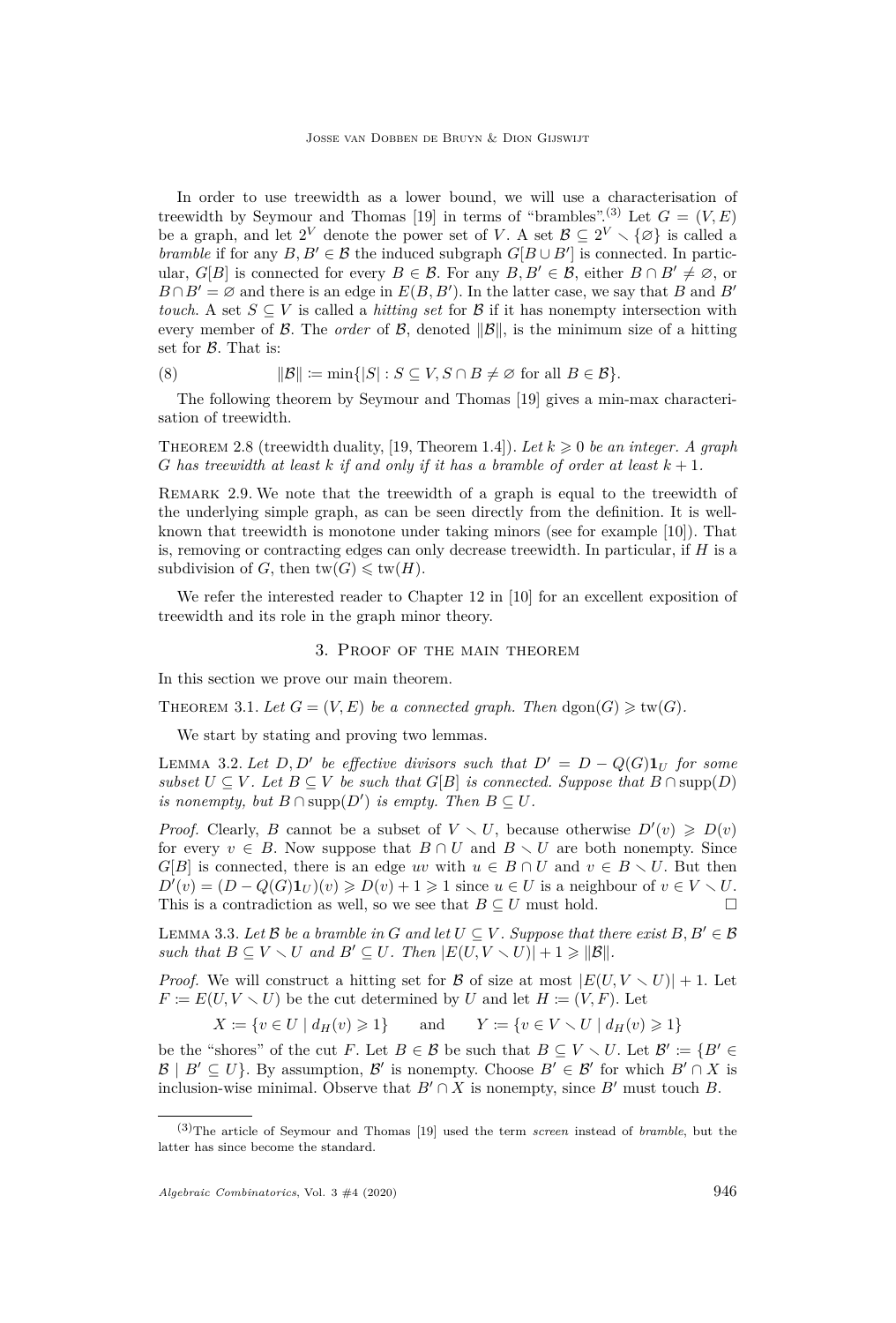We now define a hitting set  $S$  for  $\beta$  as follows. Add an arbitrary element  $s$  from  $B' \cap X$  to *S*. For each edge  $xy \in E(X, Y)$  with  $x \in X, y \in Y$ , we add *x* to *S* if  $x \notin B'$ , and otherwise we add *y* to *S*. Hence  $|S| \leq 1 + |F|$  $|S| \leq 1 + |F|$  $|S| \leq 1 + |F|$ . See Figure 1 for a depiction of the situation.



<span id="page-7-0"></span>FIGURE 1. The hitting set *S* for the bramble  $\beta$  is formed by the black vertices.

To prove that *S* covers *B*, consider any  $A \in \mathcal{B}$ . First observe that *A* intersects  $X \cup Y$ . Otherwise, we would have  $A \subseteq U \setminus X$  or  $A \subseteq (V \setminus U) \setminus Y$  as  $G[A]$  is connected. In the first case  $G[A \cup B]$  is not connected and in the second case  $G[A \cup B']$  is not connected. In both cases, this contradicts the fact that  $\beta$  is a bramble.

We consider the following three cases.

- Case  $A \cap Y = \emptyset$ . In this case  $A \subseteq U$ . By the choice of  $B'$ , we have either  $B' \cap X \subseteq A \cap X$  and hence  $s \in A$ , or there exists an  $x \in (X \cap A) \setminus B'$ , which implies that  $x \in S$ . In both situations *S* intersects *A*.
- Case  $A \cap X = \emptyset$ . In this case  $A \subseteq (V \setminus U)$ . Since A touches B', there must be an edge  $e = xy$  with  $x \in B' \cap X$  and  $y \in A \cap Y$ . By construction of *S* we have  $y \in S$ . Hence, *S* intersects *A*.
- Case  $A \cap X \neq \emptyset$  and  $A \cap Y \neq \emptyset$ . Since  $G[A]$  is connected, there is an edge  $e = xy$  with  $x \in X$ ,  $y \in Y$  and  $x, y \in A$ . Since *S* contains at least one endpoint from each edge in *F*, the set *S* must intersect *A*.

We conclude that *S* is a hitting set for *B* of size at most  $|E(U, V \setminus U)| + 1$ , which proves the lemma.  $\Box$ 

We now prove the main theorem.

*Proof of Theorem [3.1.](#page-6-0)* Let  $\mathcal{B}$  be a bramble in *G* of maximum order. That is,  $\|\mathcal{B}\|$  =  $tw(G) + 1$ . Let D' be an effective divisor of positive rank and degree dgon(*G*). Among the effective divisors equivalent to  $D'$ , we choose  $D$  such that supp $(D)$  intersects a maximum number of sets in  $\mathcal{B}$ . If supp $(D)$  is a hitting set for  $\mathcal{B}$ , then we are done:

(9) 
$$
\deg(n(G) = \deg(D) \ge |\supp(D)| \ge ||\mathcal{B}|| = \text{tw}(G) + 1.
$$

We may therefore suppose that  $B \in \mathcal{B}$  is not intersected by supp $(D)$  and let  $v \in B$ . Since *D* has positive rank and  $D(v) = 0$ , it follows that *D* is not *v*-reduced. Hence, by Lemma [2.3,](#page-4-0) there exist a chain  $\emptyset \subsetneq U_1 \subseteq \ldots \subseteq U_k \subseteq V \setminus \{v\}$  and a sequence of equivalent effective divisors  $D_0 \coloneqq D, D_1, \ldots, D_k$  such that  $D_k$  is *v*-reduced and for every  $i = 1, ..., k$  we have  $D_i = D_{i-1} - Q(G) \mathbf{1}_{U_i}$ . Since *D* has positive rank,  $supp(D_k)$  contains *v* and hence intersects *B*.

Let  $i \leq k$  be the smallest index such that there is a  $B' \in \mathcal{B}$  that is intersected by supp $(D_0)$  but not by supp $(D_i)$ . Such an index exists, since otherwise supp $(D_k)$ intersects more members of  $\mathcal{B}$  then supp $(D_0)$ , contradicting our choice of  $D = D_0$ . From  $B' \cap \text{supp}(D_{i-1}) \neq \emptyset$  and  $B' \cap \text{supp}(D_i) = \emptyset$  it follows by Lemma [3.2](#page-6-1) that  $B' \subseteq U_i$ .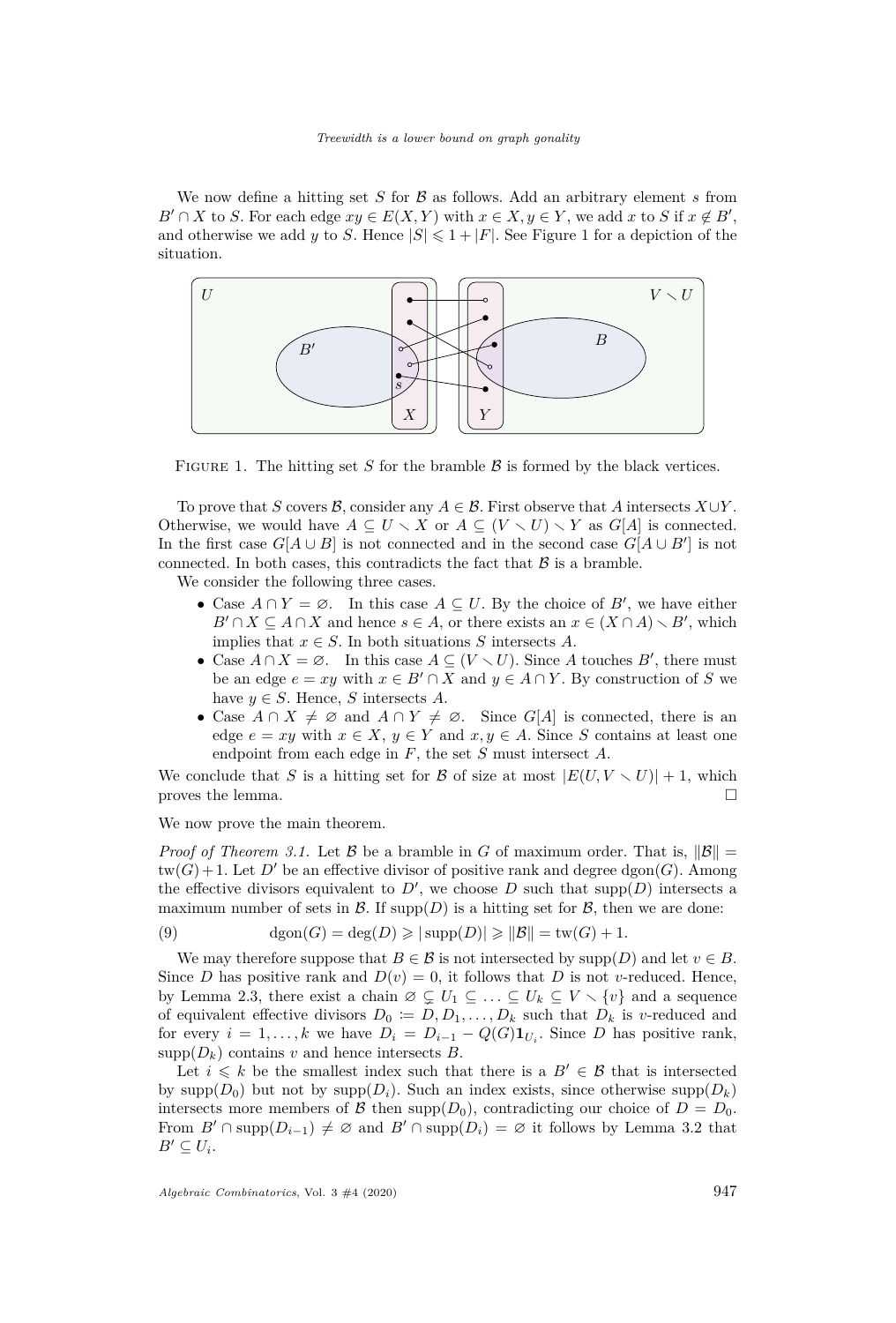By definition of *i*, the set supp $(D_{i-1})$  intersects every member of  $\beta$  that is intersected by  $\text{supp}(D)$ . By our choice of *D*, the set  $\text{supp}(D)$  intersects at least as many members of B as supp $(D_{i-1})$  does. Hence it follows that supp $(D_{i-1})$  does not intersect *B*.

Since supp $(D_k)$  does intersect *B*, there is an index  $j \geq i$  such that  $B \cap \text{supp}(D_{j-1}) =$  $\emptyset$  and  $B \cap \text{supp}(D_j) \neq \emptyset$ . Hence, since  $D_{j-1} = D_j - Q(G) \mathbf{1}_{V \setminus U_j}$ , we have  $B \subseteq V \setminus U_j$ by Lemma [3.2.](#page-6-1) This implies that also  $B \subseteq V \setminus U_i$ .

Since  $B \subseteq V \setminus U_i$  and  $B' \subseteq U_i$ , it follows by Lemma [3.3](#page-6-2) that  $|E(U_i, V \setminus U_i)| \geq$  $\|\mathcal{B}\| - 1$ . Since

(10) 
$$
\deg(D_{i-1}) \geqslant \sum_{u \in U_i} D_{i-1}(u) \geqslant |E(U_i, V \setminus U_i)|,
$$

it follows that  $\text{dgon}(G) = \text{deg}(D) = \text{deg}(D_{i-1}) \ge ||\mathcal{B}|| - 1 = \text{tw}(G)$ . □

# 4. Examples

In this section, we describe some examples of (classes of) graphs for which equality holds in  $\text{tw}(G) \leq \text{dgon}(G)$ . To prove equality it suffices in each case to exhibit a positive rank divisor *D* and a bramble B such that  $||\mathcal{B}|| - 1 \geq \deg(D)$ .

Example 4.1. As a concrete example, consider the Petersen graph *G* depicted in Figure [2.](#page-8-0) The bramble  $\mathcal{B} := \{\{1,6\},\{2,7\},\{3,8\},\{4,9\},\{5,10\}\}\$  (depicted on the left) has order 5 since the five sets in  $\beta$  are disjoint. The divisor *D* with  $D_v = 1$  for  $v = 3, 5, 6, 7$  and  $D_v = 0$  for all other vertices *v* (depicted on the right) is a positive rank divisor of degree 4. That *D* has positive rank follows since we can fire on the complements of the sets  $\{1, 2\}$ ,  $\{4, 9\}$ , and  $\{8, 10\}$ . It follows that

 $4 = ||\mathcal{B}|| - 1 \leqslant \text{tw}(G) \leqslant \text{dgon}(G) \leqslant 4.$ 

So the Petersen graph has gonality and treewidth equal to 4.



<span id="page-8-0"></span>Figure 2. Petersen graph with a bramble of order 5 and a positive rank divisor of degree 4.

EXAMPLE 4.2. Let  $G = (V, E)$  be a *simple* graph with at least one edge. Let  $g \coloneqq$  $|E| - |V| + 1$  be its circuit rank. If  $g = 0$ , then *G* is a tree and  $tw(G) = dgon(G) = 1$ . If  $g \in \{1,2\}$ , we have  $tw(G) = dgon(G) = 2$  as is readily verified.

EXAMPLE 4.3 (Complete *k*-partite graph). Let  $G = (V, E)$  be a complete *k*-partite graph,  $k \ge 2$ , with partition  $V = V_1 \cup \cdots \cup V_k$ , where  $n_i := |V_i| \ge 1$ . We may assume that  $n_1 \leqslant n_2 \leqslant \cdots \leqslant n_k$ .

For  $i = 1, \ldots, k$  let  $s_i \in V_i$  and consider the bramble  $\mathcal{B} := \{\{s_1\}, \ldots, \{s_k\}\}\cup\{s_k\}$  $\{\{u, v\} \mid uv \in E\}$ . A set  $S \subseteq V$  is a hitting set for B if and only if  $s_1, \ldots, s_k \in S$  and there is at most one index *i* such that  $V_i \nsubseteq S$ . Hence a hitting set of minimal cardinality is given by  $S = V_1 \cup \cdots \cup V_{k-1} \cup \{s_k\}$ . Hence  $\text{tw}(G) \ge ||\mathcal{B}|| - 1 = n_1 + \cdots + n_{k-1}$ .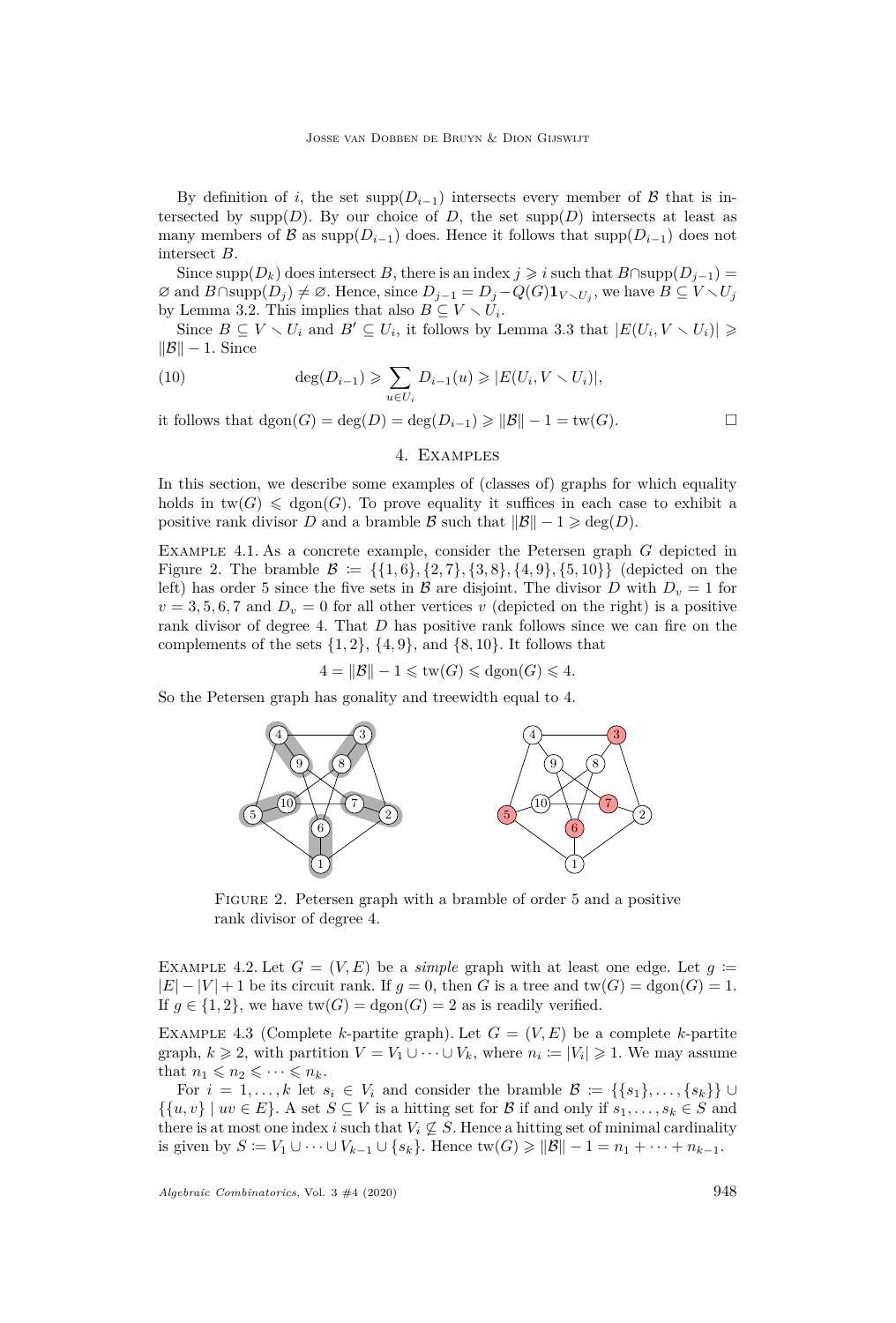Let  $D := \mathbf{1}_{V_1 \cup \dots \cup V_{k-1}}$ . For every  $v \in V_k$ , the divisor  $D + Q(G)\mathbf{1}_{\{v\}}$  is effective. Hence, *D* has rank at least one and therefore  $\text{dgon}(G) \leq n_1 + \cdots + n_{k-1}$ .

We conclude that  $tw(G) = dgon(G) = n_1 + \cdots + n_{k-1}$ . In particular we have  $\text{dgon}(K_n) = n - 1$  for the complete graph on *n* vertices, and  $\text{dgon}(K_{m,n}) = m$  for the complete bipartite graph with colour classes of sizes  $m \leq n$ . For the octahedron  $K_{2,2,2}$  we find dgon $(K_{2,2,2}) = 4$ .

EXAMPLE 4.4 (Rectangular grid). Let  $m \leq n$  be integers and let  $G = (V, E)$  be the  $(m+1) \times (n+1)$  rectangular grid. That is,  $V := [m+1] \times [n+1]$  and two vertices  $(a, b)$  and  $(a', b')$  form an edge if  $|a - a'| + |b - b'| = 1$ .

Let  $A := [m+1] \times \{n+1\}$  and  $B := \{m+1\} \times [n]$ . For  $i \in [m]$  and  $j \in [n]$  consider the "cross"

$$
C_{ij} \coloneqq \{(a, b) \in [m] \times [n] \mid a = i \text{ or } b = j\}.
$$

It is easy to see that  $\mathcal{B} := \{A, B\} \cup \{C_{ij}\}_{i \in [m], j \in [n]}$  is a bramble. Any hitting set for the  $C_{ij}$  contains at least *m* elements from  $[m] \times [n]$  (one from each row). Hence, since *A*, *B*, and  $[m] \times [n]$  are disjoint, the order of *B* is at least  $m + 2$ .

On the other hand, take the divisors  $D_i := \mathbf{1}_{[m+1] \times \{i\}}$  for  $i = 1, \ldots, n+1$ . These divisors are equivalent, since  $D_{i+1} = D_i - Q(G) \mathbf{1}_{[m+1] \times [i]}$  for  $i = 1, \ldots, n$ . Hence, since every  $(a, b) \in V$  is in the support of some  $D_b$ , the rank of  $D_1$  is at least one. Therefore we can conclude that  $m + 1 \leq \text{tw}(G) \leq \text{dgon}(G) \leq m + 1$ , and hence  $dgon(G) = tw(G) = m + 1.$ 

An interesting family for which we do not know the answer is the following. Let  $Q_n$  be the *n*-dimensional cube. That is,  $Q_n$  is the graph with vertex set  $\{0,1\}^n$  and two vertices  $x, y$  are connected by an edge if  $x$  and  $y$  differ in exactly one coordinate. It is clear that  $\text{dgon}(Q_n) \leq 2^{n-1}$  and we believe that equality holds. On the other hand,  $tw(Q_n) = \Theta(\frac{2^n}{\sqrt{n}});$  see [\[8\]](#page-12-10).

#### 5. Metric graphs

In this section, we show that for any metric graph  $\Gamma$  (tropical curve) with underlying connected graph *G*, there is a subdivision *H* of *G*, such that  $\text{dgon}(H) \leq \text{dgon}(\Gamma)$ . Hence, the treewidth is also a lower bound for metric graphs:

(11) 
$$
\text{tw}(G) \leq \text{tw}(H) \leq \text{dgon}(H) \leq \text{dgon}(\Gamma).
$$

Let  $G = (V, E)$  be a connected graph, and let  $l : E \to \mathbb{R}_{>0}$  be a length function on the edges. Associated to the pair (*G, l*) is the *metric graph* Γ which is the compact connected metric space obtained by identifying every edge *e* with a real interval of length *l*(*e*) and glueing edges along common endpoints. The free abelian group on the points of Γ is denoted Div(Γ) and the elements of Div(Γ) are called *divisors* on Γ. For  $D = c_1v_1 + \cdots + c_kv_k \in \text{Div}(\Gamma)$ , with  $c_1, \ldots, c_k \in \mathbb{Z} \setminus \{0\}$  and  $v_1, \ldots, v_k \in \Gamma$  distinct, the *degree* of *D* is defined as  $deg(D) := c_1 + \cdots + c_k$  and the *support* of *D* is denoted  $supp(D) \coloneqq \{v_1, \ldots, v_k\}.$  The divisor is *effective* if  $c_1, \ldots, c_k > 0.$ 

A *rational function* on Γ is a continuous real valued function on Γ such that its restriction to any edge is piecewise linear with finitely many pieces and integral slopes. The set of rational functions on  $\Gamma$  is denoted  $\text{Rat}(\Gamma)$ . Let  $f \in \text{Rat}(\Gamma)$ . For each  $v \in \Gamma$ , let  $c_v$  be the sum of the outgoing slopes of f at v. So  $c_v \neq 0$  only for breakpoints of f (which may include points in *V*). The associated divisor is denoted div( $f$ ) :=  $\sum_{v \in \Gamma} c_v v$ and is called a *principal* divisor. The set of principal divisors is denoted Prin(Γ) and is a subgroup of Div(Γ). Two divisors are *equivalent* if their difference is a principal divisor. Observe that a principal divisor has degree 0, and hence equivalent divisors have equal degrees.

*Algebraic Combinatorics*, Vol. 3  $\#4$  (2020) 949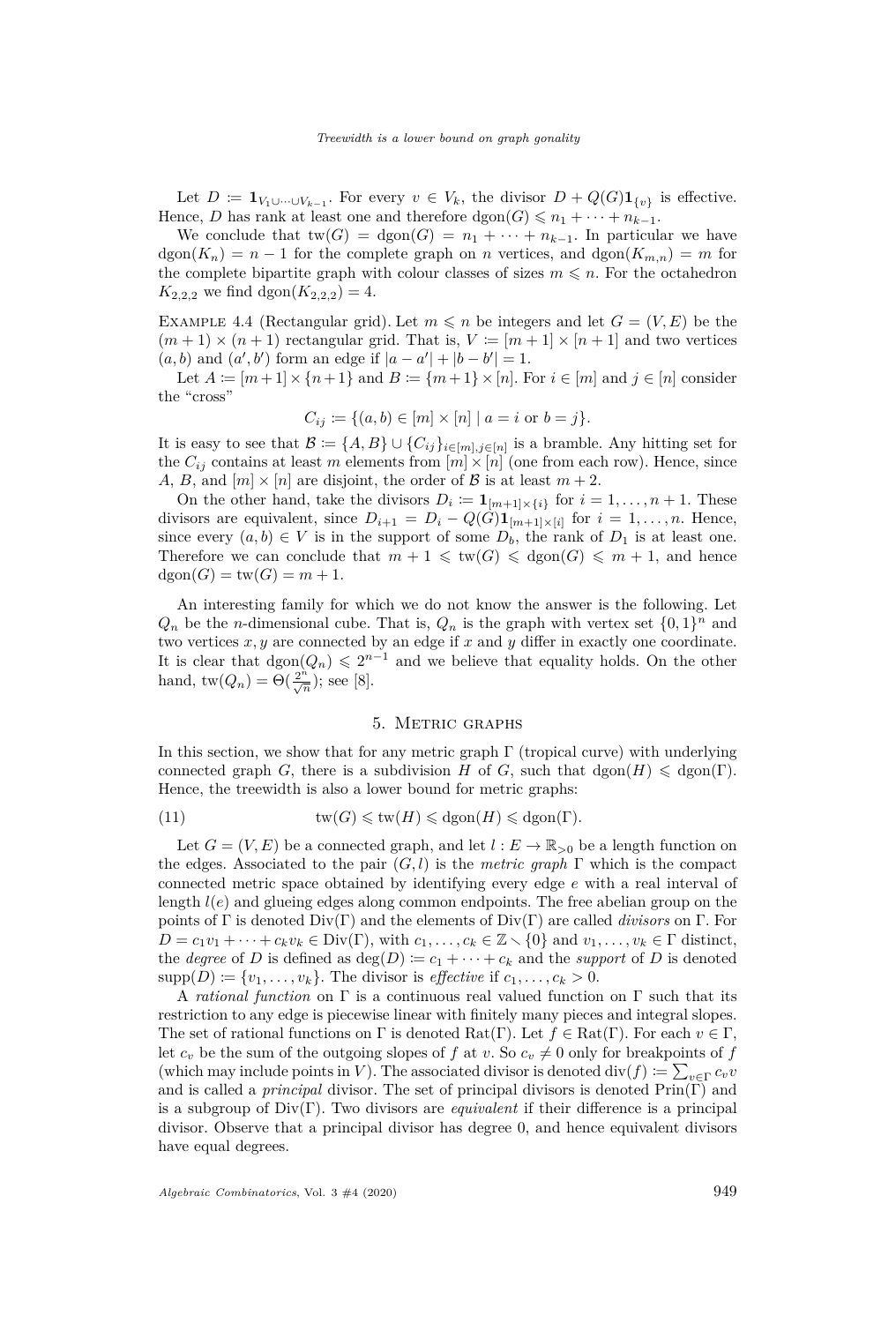For a point  $v \in \Gamma$ , we say that an effective divisor *D* covers *v* if there exists an effective divisor equivalent to *D* with *v* in its support. The *gonality* dgon(Γ) is defined as the minimum degree of a divisor that covers every point  $v \in \Gamma$ . It was proven in [\[16\]](#page-13-2) that if *D* covers every  $v \in V$ , then *D* covers every  $v \in \Gamma$ . However, we will not use that result here.

For any subset  $S \subseteq \Gamma$ , we denote

- (12)  $Div_S(\Gamma) := \{ D \in Div(\Gamma) \mid supp(D) \subseteq S \},\$
- (13)  $\operatorname{Rats}(\Gamma) \coloneqq \{f \in \operatorname{Rat}(\Gamma) \mid \operatorname{div}(f) \in \operatorname{Div}_S(\Gamma)\}\$
- (14)  $\text{Prin}_S(\Gamma) \coloneqq \{ \text{div}(f) \mid f \in \text{Rat}_S(\Gamma) \}.$

Observe that  $\text{Prin}_S(\Gamma) = \text{Div}_S(\Gamma) \cap \text{Prin}(\Gamma)$  and that two divisors  $D, D' \in \text{Div}_S(\Gamma)$ are equivalent if and only if  $D - D' \in \text{Prin}_S(\Gamma)$ .

The elements of  $\text{Div}_V(\Gamma)$  can be identified with the corresponding elements in  $\mathbb{Z}^V$ and thus viewed as the divisors on the graph *G*. Up to adding a constant function, the elements of  $\text{Rat}_V(\Gamma)$  are determined by their integral slopes of the edges of *G*. To this end, we fix an arbitrary orientation on *G*, and define the map  $\phi : \text{Rat}_V(\Gamma) \to \mathbb{Z}^E$ by setting  $\phi(f)(e)$  to be the slope of f on edge e (in the forward direction). It is easy to see that  $g \in \mathbb{Z}^E$  is in the image of  $\phi$  if and only if

<span id="page-10-0"></span>(15) 
$$
\sum_{e \in E} g(e)l(e)\chi_C(e) = 0 \text{ for every cycle } C \text{ in } G.
$$

Observe that for  $f \in \text{Rat}_V(\Gamma)$  we have:  $\text{div}(f) = -M\phi(f)$ , where M is the signed vertex-edge incidence matrix of *G*.

In the case  $l = 1$ , if follows from [\(15\)](#page-10-0) and Lemma [2.1](#page-3-4) that  $\phi \left[ \text{Rat}_V(\Gamma) \right] = M^{\mathsf{T}} \cdot \mathbb{Z}^V$ . Hence

(16) 
$$
\text{Prin}(G) = Q(G) \cdot \mathbb{Z}^V = MM^{\mathsf{T}} \cdot \mathbb{Z}^V = M \cdot \phi \left[ \text{Rat}_V(\Gamma) \right] = \text{div} \left[ \text{Rat}_V(\Gamma) \right] = \text{Prin}_V(\Gamma).
$$

Thus, two divisors in  $Div_V(\Gamma)$  are equivalent if and only if they are equivalent as divisors on *G*.

<span id="page-10-2"></span>THEOREM 5.1. Let  $\Gamma$  be the metric graph associated to  $(G, l)$ . Then there is a subdi*vision H of G such that* dgon( $\Gamma$ )  $\geq$  dgon( $H$ ).

*Proof.* Let *D* be a minimum degree effective divisor covering Γ. In particular, *D* covers every  $v \in V$ . Hence, for every  $v \in V$ , there is an effective divisor  $D_v$  equivalent to  $D$ with *v* in its support. Let  $V' \coloneqq V \cup \text{supp}(D) \cup \bigcup_{v \in V} \text{supp}(D_v)$ . Let  $\Gamma'$  be obtained by subdividing  $\Gamma$  at the points in  $V' \setminus V$ . Denote by G' and l' the corresponding underlying graph and length function so that  $\Gamma'$  is the metric graph associated with  $(G', l')$ . The divisor *D* and the divisors  $D_v$  can now be seen as equivalent elements of  $Div_{V'}(\Gamma')$ . For all  $v \in V$ , let  $f_v \in \text{Rat}_{V'}(\Gamma')$  be such that  $D - div(f_v) = D_v$ .

We equip *G*<sup> $\prime$ </sup> with an arbitrary orientation. It follows that  $y = l'$  is a solution to the system

<span id="page-10-1"></span>(17) 
$$
\sum_{e \in G'} \phi(f_v)(e)y(e)\chi_C(e) = 0 \text{ for every cycle } C \text{ in } G' \text{ and every } v \in V.
$$

Since [\(17\)](#page-10-1) is a finite rational linear system in *y*, and since  $l' > 0$  is a solution, the system also has a solution  $l'' \in \mathbb{Z}_{>0}^{E'}$ . It follows that the  $D_v$  are equivalent divisors on the metric graph associated with  $(G', l'')$ . Subdividing every edge  $e$  of  $G'$  into  $l''$ parts to obtain a graph *H*, we can view the  $D_v$  as equivalent divisors in  $Div_{V'}(\Gamma'')$ , where  $\Gamma''$  is the metric graph associated to  $(H, 1)$  in which all edges have length one. Finally, this implies that the *D<sup>v</sup>* are also equivalent as divisors of *H*. It follows that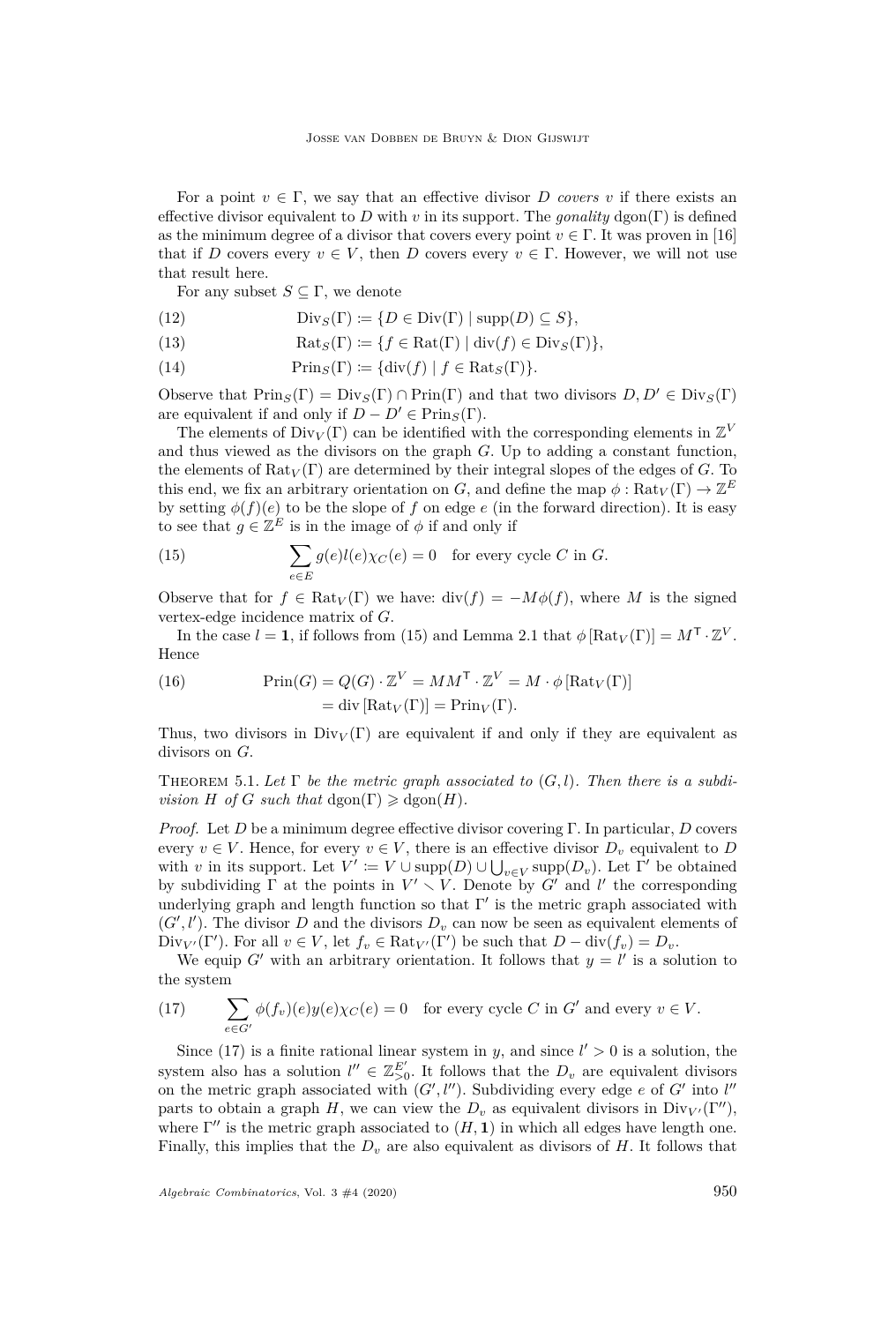for any  $v \in V$ , the divisor  $D_v \in Div(H)$  covers  $V \subseteq V(H)$ , and hence by Corollary [2.7](#page-5-1) has positive rank.  $\square$ 

<span id="page-11-0"></span>Since  $\text{tw}(H) \geq \text{tw}(G)$  for any subdivision *H* of *G*, Theorem [5.1](#page-10-2) is now immediate. Corollary 5.2. *Let* Γ *be a metric graph with underlying connected graph G. Then*  $dgon(\Gamma) \geq t w(G)$ .

Remark 5.3. Following [\[12\]](#page-12-11), a *tropical curve* is a metric graph with "unbounded ends". That is, we allow edges incident to a leaf vertex to have infinite length. In that case, the edge is identified with the closed interval  $\mathbb{R}_{\geq 0} \cup {\infty}$  where the end at ∞, called an *unbounded end* of Γ, corresponds to the leaf vertex. Rational functions must then be allowed to take the values  $\pm \infty$  at the unbounded ends. For any edge *uv* with unbounded end  $v$  and any  $w$  on the edge  $uv$ , there is a rational function  $f$  with  $div(f) = -u + w$ . Hence, we may remove all unbounded ends without decreasing the gonality. It follows that Corollary [5.2](#page-11-0) holds for tropical curves as well.

#### 6. Other notions of gonality

Other notions of gonality of a graph *G* have been proposed by Caporaso [\[6\]](#page-12-12) and by Cornelissen, Kato, and Kool in [\[9\]](#page-12-2). These notions are based on harmonic morphisms from *G* to a tree. Here we will show that treewidth is also a lower bound for the gonality in these cases. Again, we assume that our graphs are connected, finite, and loopless (but possibly with multiple edges).

We follow terminology from [\[3\]](#page-12-13). A *morphism from*  $G = (V, E)$  to  $G' = (V', E')$ , is a map  $\phi: V \cup E \to V' \cup E'$  such that

(i)  $\phi(V) \subseteq V'$ ,

(ii) if  $e \in E(u, v)$ , then either  $\phi(e) = \phi(u) = \phi(v)$ , or  $\phi(e) \in E'(\phi(u), \phi(v))$ .

If  $\phi(E) \subseteq E'$ , then  $\phi$  is called a *homomorphism*. We call a morphism  $\phi$  *harmonic* if (iii) for every  $v \in V$  there exists a nonnegative integer  $m_{\phi}(v)$  such that

(18) 
$$
m_{\phi}(v) = |\phi^{-1}(e') \cap E(v)| \text{ for every } e' \in E'(\phi(v)),
$$

and *non-degenerate* if in addition

<span id="page-11-1"></span>(iv)  $m_{\phi}(v) \geq 1$  for every  $v \in V$ .

If  $\phi$  is harmonic, then there is a number  $\deg(\phi)$  such that for every edge  $e' \in E'$  and every  $v' \in V'$ 

$$
\deg(\phi) = |\phi^{-1}(e')| = \sum_{v \in \phi^{-1}(v')} m_{\phi}(v).
$$

LEMMA 6.1. Let  $G = (V, E)$  and  $G' = (V', E')$  be graphs and let  $\phi : G \to G'$  be a *non-degenerate harmonic morphism. Then*  $d$ gon $(G) \leq d$ gon $(G')$   $deg(\phi)$ *. In particular,*  $dgon(G) \leqslant deg(\phi)$  *when G*<sup>*i*</sup> *is a tree.* 

*Proof.* For any divisor  $D \in Div(G')$ , define the divisor  $\phi^*(D) \in Div(G)$  by  $\phi^*(D)(v) := m_\phi(v)D(\phi(v))$ . Observe that deg( $\phi^*(D)$ ) = deg(*D*) deg( $\phi$ ) (cf. [\[3,](#page-12-13) Lemma 2.8<sup>(4)</sup>), and that  $\text{supp}(\phi^*(D)) = \phi^{-1}(\text{supp}(D))$  by non-degeneracy of  $\phi$ . If *D* is effective, then so is  $\phi^*(D)$ .

It is easy to see that if  $D, D' \in Div(G')$  are equivalent, then  $\phi^*(D)$  and  $\phi^*(D')$ are equivalent as well. Indeed, for any  $y \in \mathbb{Z}^{V'}$  we have  $\phi^*(Q(G')y) = Q(G)x$ , where  $x(u) := y(\phi(u)).$ 

Hence, if  $D \in Div(G')$  is an effective divisor of positive rank in  $G'$ , then  $\phi^*(D)$  is an effective divisor of positive rank in *G* with  $\deg(\phi^*(D)) = \deg(D) \deg(\phi)$ .

 $(4)$ In the preprint of [\[3\]](#page-12-13) (cf. [arXiv:0707.1309v2\)](https://arxiv.org/abs/0707.1309v2), this is Lemma 2.13 (instead of 2.8).

*Algebraic Combinatorics*, Vol. 3  $\#4$  (2020) 951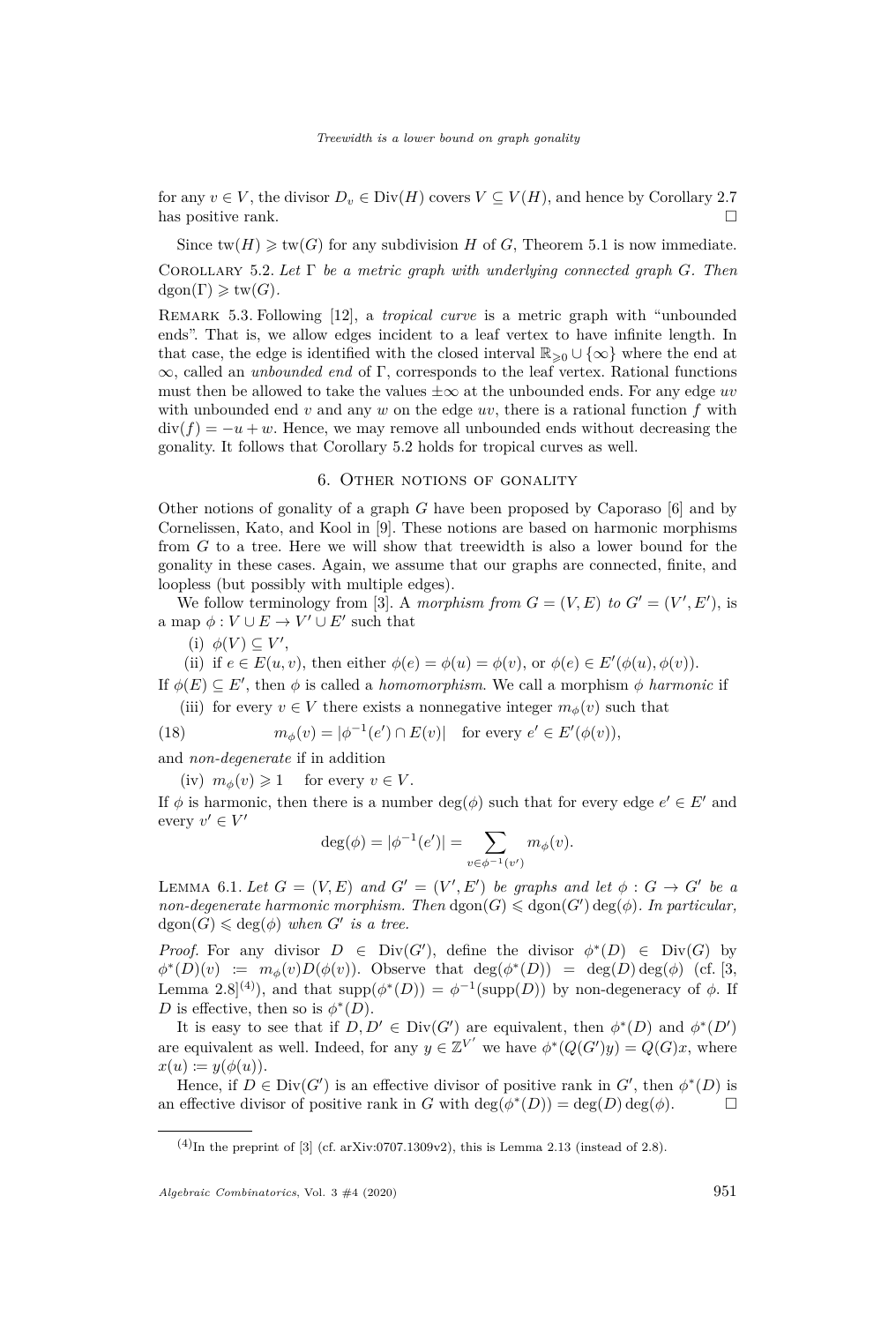The notion of harmonic morphism can be extended to *indexed harmonic morphism* by associating to every edge  $e \in \phi^{-1}(E')$  a positive integer  $r_e$  and counting in [\(18\)](#page-11-1) every edge  $e \in \phi^{-1}(e')$  with multiplicity  $r_e$ . Hence, an indexed harmonic morphism  $G \to G'$  corresponds to a harmonic morphism  $H \to G'$ , where *H* is obtained from *G* by replacing every edge *e* by *r<sup>e</sup>* parallel edges which are mapped to the same edge as the original edge *e*.

In [\[6\]](#page-12-12), Caporaso defined the gonality of a graph *G* as the minimum degree of a nondegenerate indexed harmonic morphism (with some additional restriction) from *G* to a tree. Hence it follows that this measure of gonality is lower bounded by  $\text{dgon}(H)$ for some *H* obtained from *G* by adding parallel edges, and hence by  $\text{tw}(H) = \text{tw}(G)$ .

In [\[9\]](#page-12-2), Cornelissen, Kato and Kool define the *stable gonality*  $sgon(G)$  of *G* to be the minimum degree of an indexed harmonic homomorphism from a *refinement* of *G* to a tree *T*. Note that a harmonic homomorphism is automatically non-degenerate. A refinement of *G* is a graph obtained from *G* by subdividing edges and adding leaves (vertices of degree 1). Therefore  $sgon(G)$  is lower bounded by  $dgon(H)$  for some graph *H* obtained from *G* by subdividing edges, adding leaves and adding parallel edges.  $Hence, scon(G) \geq dcon(H) \geq tw(H) \geq tw(G).$ 

For a further comparison of the different notions of gonality, we refer the reader to [\[9\]](#page-12-2).

*Acknowledgements.* We would like to thank Maarten Derickx. He was the first to prove that the gonality of the  $n \times m$  grid equals  $\min(m, n)$  (unpublished). His method inspired us to conjecture and prove that  $tw(G) \leq dgon(G)$ . The second author would also like to thank Jan Draisma for some stimulating discussions on graph gonality. Finally, we thank Remy van Dobben de Bruyn for many comments on earlier versions of this manuscript.

#### **REFERENCES**

- <span id="page-12-1"></span>[1] Matthew Baker, *Specialization of linear systems from curves to graphs*, Algebra Number Theory **2** (2008), no. 6, 613–653, With an appendix by Brian Conrad.
- <span id="page-12-0"></span>[2] Matthew Baker and Serguei Norine, *Riemann–Roch and Abel–Jacobi theory on a finite graph*, Adv. Math. **215** (2007), no. 2, 766–788.
- <span id="page-12-13"></span>[3] , *Harmonic morphisms and hyperelliptic graphs*, Int. Math. Res. Not. IMRN (2009), no. 15, 2914–2955.
- <span id="page-12-4"></span>[4] Norman L. Biggs, *Chip-firing and the critical group of a graph*, J. Algebraic Combin. **9** (1999), no. 1, 25–45.
- <span id="page-12-3"></span>[5] Anders Björner, László Lovász, and Peter W. Shor, *Chip-firing games on graphs*, European J. Combin. **12** (1991), no. 4, 283–291.
- <span id="page-12-12"></span>[6] Lucia Caporaso, *Gonality of algebraic curves and graphs*, in Algebraic and complex geometry, Springer Proc. Math. Stat., vol. 71, Springer, Cham, 2014, pp. 77–108.
- <span id="page-12-5"></span>[7] Melody Chan, *Tropical hyperelliptic curves*, J. Algebraic Combin. **37** (2013), no. 2, 331–359.
- <span id="page-12-10"></span>[8] L. Sunil Chandran and Telikepalli Kavitha, *The treewidth and pathwidth of hypercubes*, Discrete Math. **306** (2006), no. 3, 359–365.
- <span id="page-12-2"></span>[9] Gunther Cornelissen, Fumiharu Kato, and Janne Kool, *A combinatorial Li–Yau inequality and rational points on curves*, Math. Ann. **361** (2015), no. 1-2, 211–258.
- <span id="page-12-9"></span>[10] Reinhard Diestel, *Graph theory*, fourth ed., Graduate Texts in Mathematics, vol. 173, Springer, Heidelberg, 2012.
- <span id="page-12-6"></span>[11] Josse van Dobben de Bruyn, *Reduced divisors and gonality in finite graphs*, Bachelor thesis, Leiden University, 2012, [https://www.math.leidenuniv.nl/scripties/BachvanDobbendeBruyn.](https://www.math.leidenuniv.nl/scripties/BachvanDobbendeBruyn.pdf) [pdf](https://www.math.leidenuniv.nl/scripties/BachvanDobbendeBruyn.pdf).
- <span id="page-12-11"></span>[12] Andreas Gathmann and Michael Kerber, *A Riemann–Roch theorem in tropical geometry*, Math. Z. **259** (2008), no. 1, 217–230.
- <span id="page-12-7"></span>[13] Chris Godsil and Gordon Royle, *Algebraic graph theory*, Graduate Texts in Mathematics, vol. 207, Springer-Verlag, New York, 2001.
- <span id="page-12-8"></span>[14] Rudolf Halin, *S-functions for graphs*, J. Geom. **8** (1976), no. 1-2, 171–186.